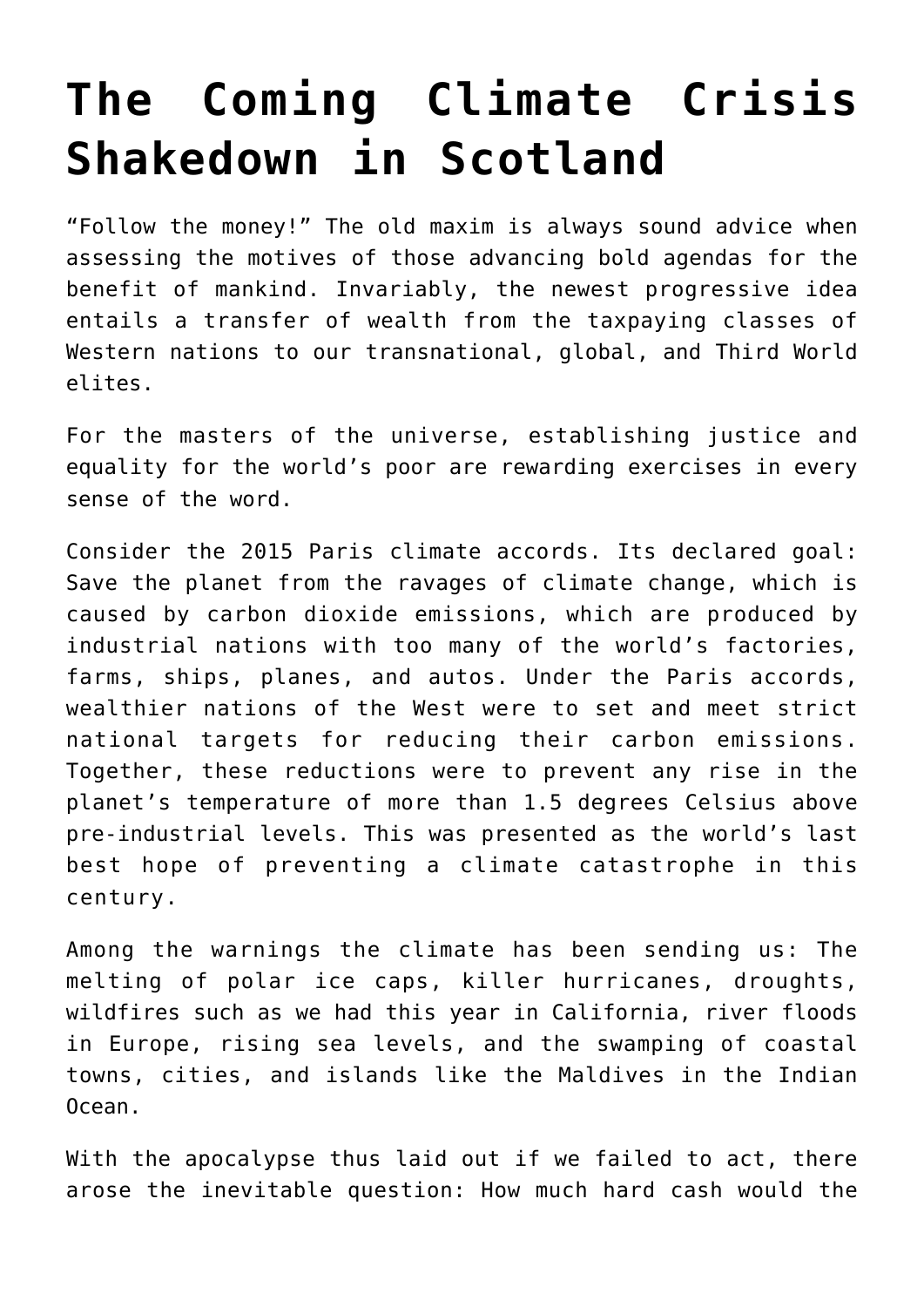global elites and their Third World clients be needing from the West—to grant the West an absolution for its past sins of carbon emissions? Answer: The rich nations would fork over \$100 billion yearly to repair damage done by climate change to the poorer nations and to compensate them for reorienting their energy dependence away from coal, oil, and gas, to greener forms like sun, wind, and water.

But in 2016, an inconceivable event aborted the Paris climate scheme. The Americans elected Donald Trump. Calling the Paris deal a rip-off of his country, Trump swiftly pulled the U.S. out of the accords. Upon what grounds? Put simply, America First. Under the Paris accords, the U.S. was to cut back carbon emissions annually and contribute the lion's share of the \$100 billion annual wealth transfer for the developing world.

Meanwhile, China, the world's number one polluter, if carbon dioxide is a pollutant, was to be permitted to increase its carbon emissions until 2030. Thus, today, China is responsible for 28 percent of world carbon emissions, while the U.S. contribution is half of that, and falling.

Came then President Joe Biden, who immediately reentered the Paris deal. In April, he pledged to pony up \$5.7 billion as a payment on our share of the \$100 billion. At the U.N. last week, he pledged to double that contribution to \$11.4 billion. Congress has yet to appropriate either sum.

China's game? Beijing is suggesting that it wants to stay cooperative. "China will not build new coal-fired power projects abroad," pledged Chinese President Xi Jinping in prerecorded remarks to the U.N. General Assembly. Yet, as the *New York Times* writes, in 2020, China "built more than three times more new coal power capacity than all other countries in the world combined, equal to 'more than one large coal plant per week.'"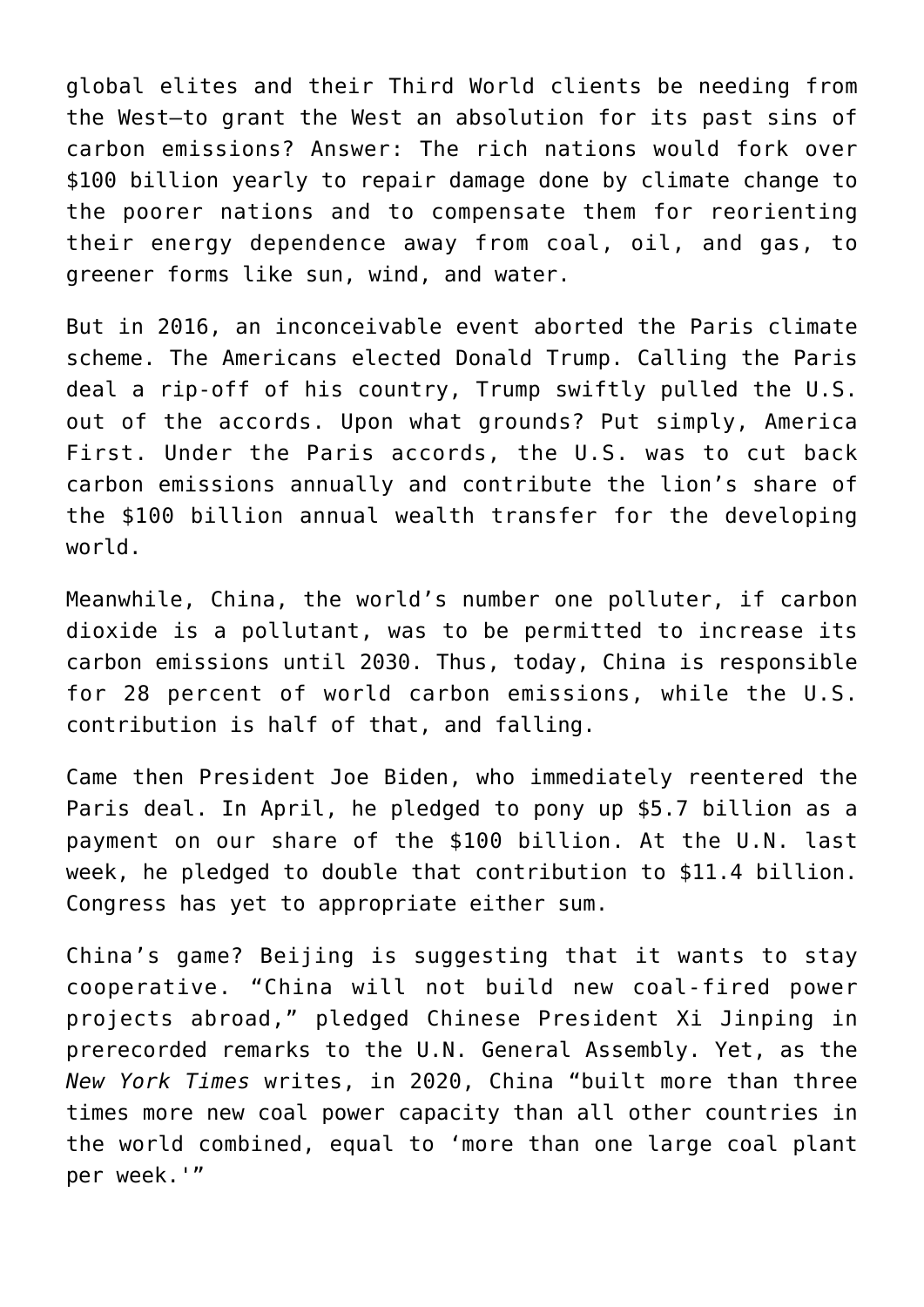Yet there are trade-offs here. Those Chinese coal-fired plants in poorer nations do contribute to global carbon emissions. But such coal plants also enable the peoples of Asia and Africa to enjoy the benefit such plants produce—electricity, heat, light. These can make life far better for 21st-century Asians and Africans, just as coal and oil made life better for 19th- and 20th-century Americans.

In Glasgow from Oct. 31 to Nov. 12, the U.K.'s Boris Johnson will host the 26th U.N. Climate Change Conference of the Parties, or COP26. There, new demands will be made on the Americans, both for more money and new reductions in carbon emissions.

A paradigm, a pattern, has been long set. Brand the U.S. as history's great producer of carbon dioxide. Depict the Second and Third Worlds as victims of American self-indulgence. And get on with the shakedown. Demand more money. Castigate the Americans by calling Biden's \$11.4 billion a pittance, not enough.

One wonders: Among the climate elites, how many will be traveling to Glasgow on commercial and private jets, and how many will be battling climate change by arriving by boat, bus, or bicycle? If this New World Order crowd wanted both to set an example and cut the carbon footprint, why not do a virtual summit?

As for the Chinese, we should probably be prepared for one of those "offers they can't refuse": "If you Americans want China's cooperation on climate change, you might want to cut back your propaganda about the 'Wuhan virus,' Hong Kong, the South China Sea, Taiwan and those allegations of 'genocide' against the Uyghurs."

COPYRIGHT 2021 CREATORS.COM

—